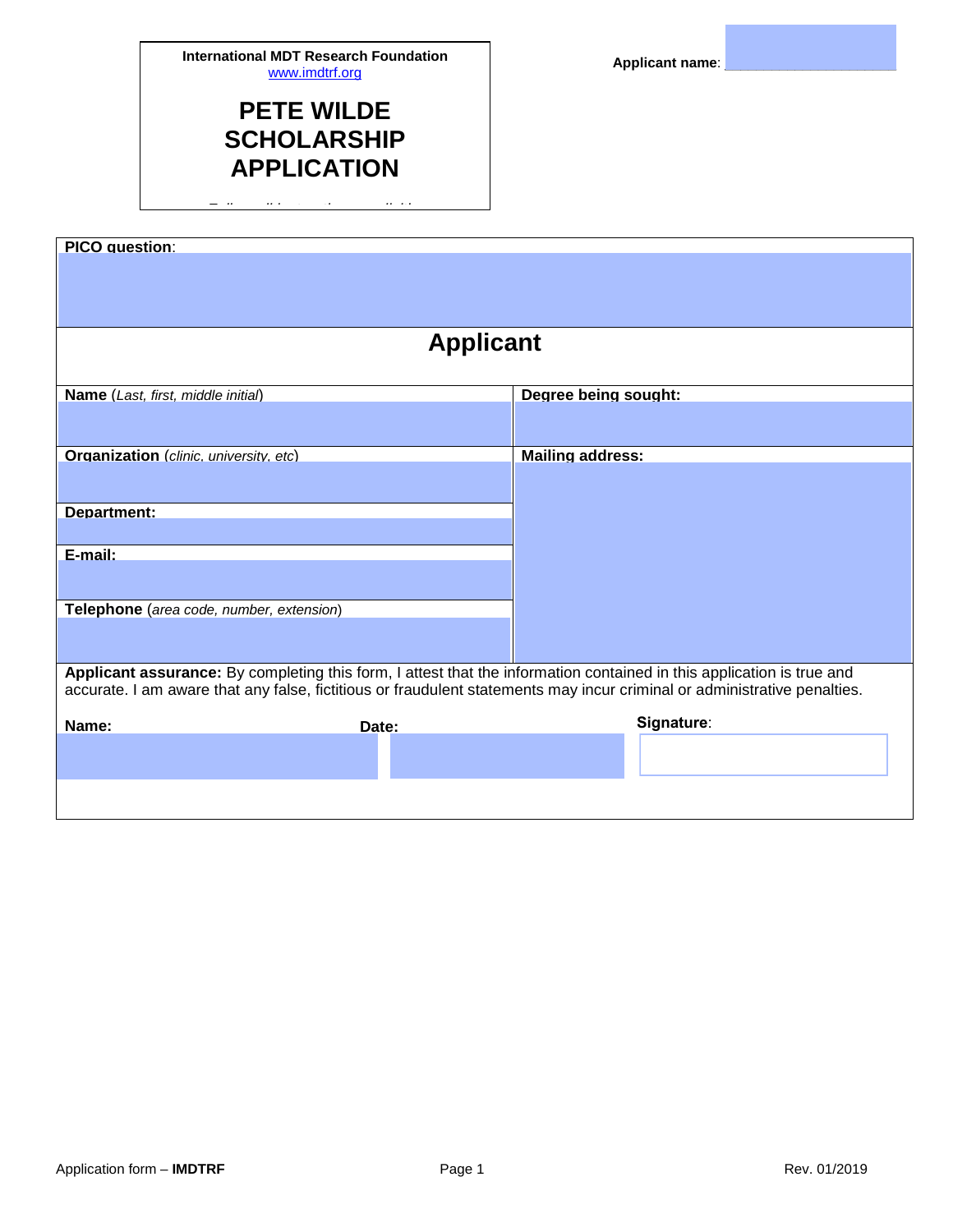# **Biographical Sketch**

Complete a biographical sketch for the applicant only.

| Name (last, first, middle initial): | Title/position: |
|-------------------------------------|-----------------|
|                                     |                 |
|                                     |                 |
|                                     |                 |
|                                     |                 |

### **A. Education and professional training:**

| Year(s) | Institute and location | Degree (if applicable) | <b>Field of study</b> |
|---------|------------------------|------------------------|-----------------------|
|         |                        |                        |                       |
|         |                        |                        |                       |
|         |                        |                        |                       |
|         |                        |                        |                       |
|         |                        |                        |                       |

#### **B. Work experience**

**C. Honors / professional memberships/licenses**

### **D. Publications**

#### **E. Funding**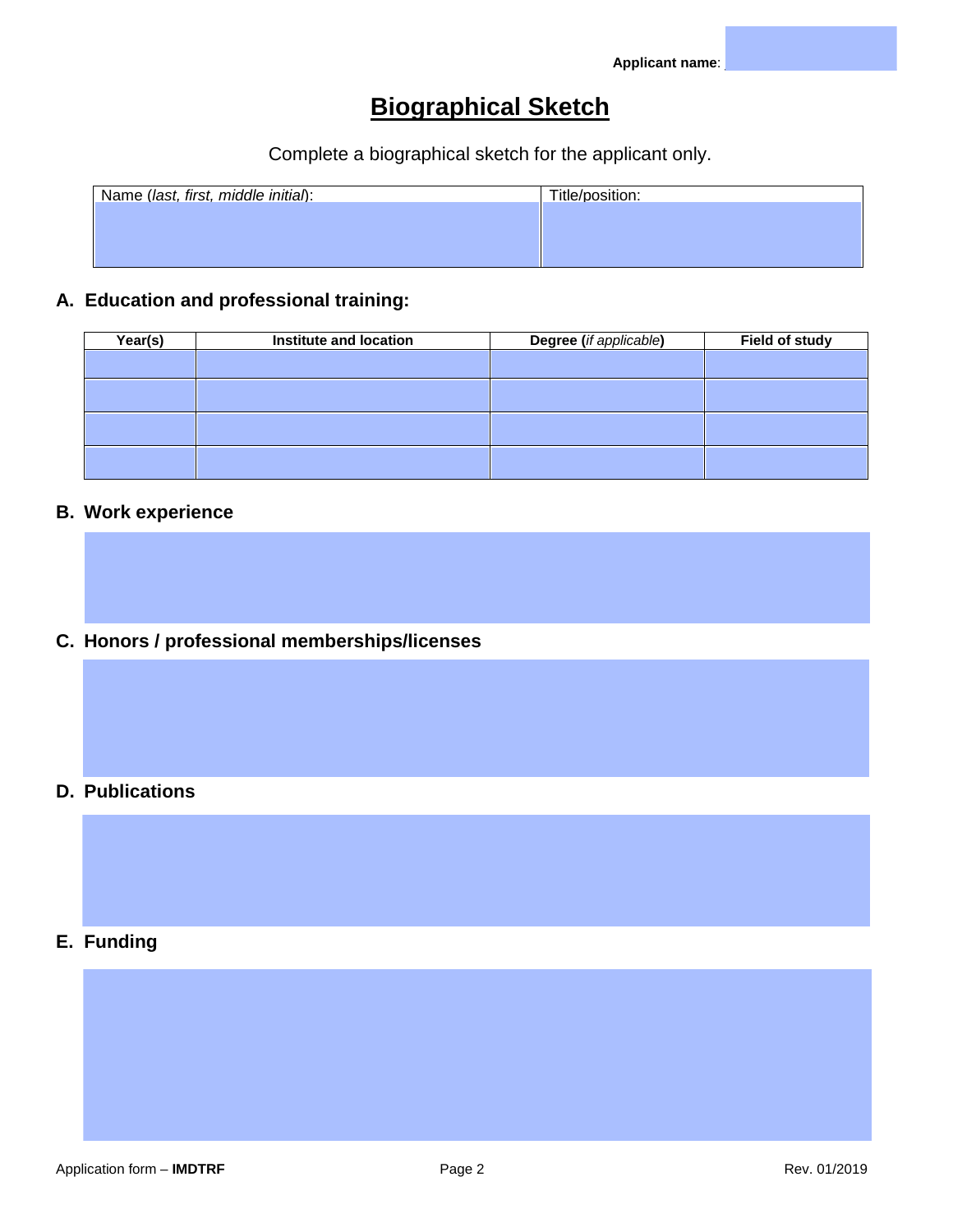### **Research Essay**

Directions: Please submit your research essay in the box below. As a guide for writing your research essay, please address each of the following items:

**PICO question:** Your question should relate to a particular interest you have in a clinically relevant research question with a relationship to MDT. Your question must be clearly articulated and adequately justified by a literature review.

**Essay.** This section should be based on no more than 3-5 articles published in peer-reviewed journals within the last 5 years and should succinctly support your question. Cite references as a numerical superscript within the text.

#### **Relevance to MDT:**

**References – in numeric order as they appear in the text:**